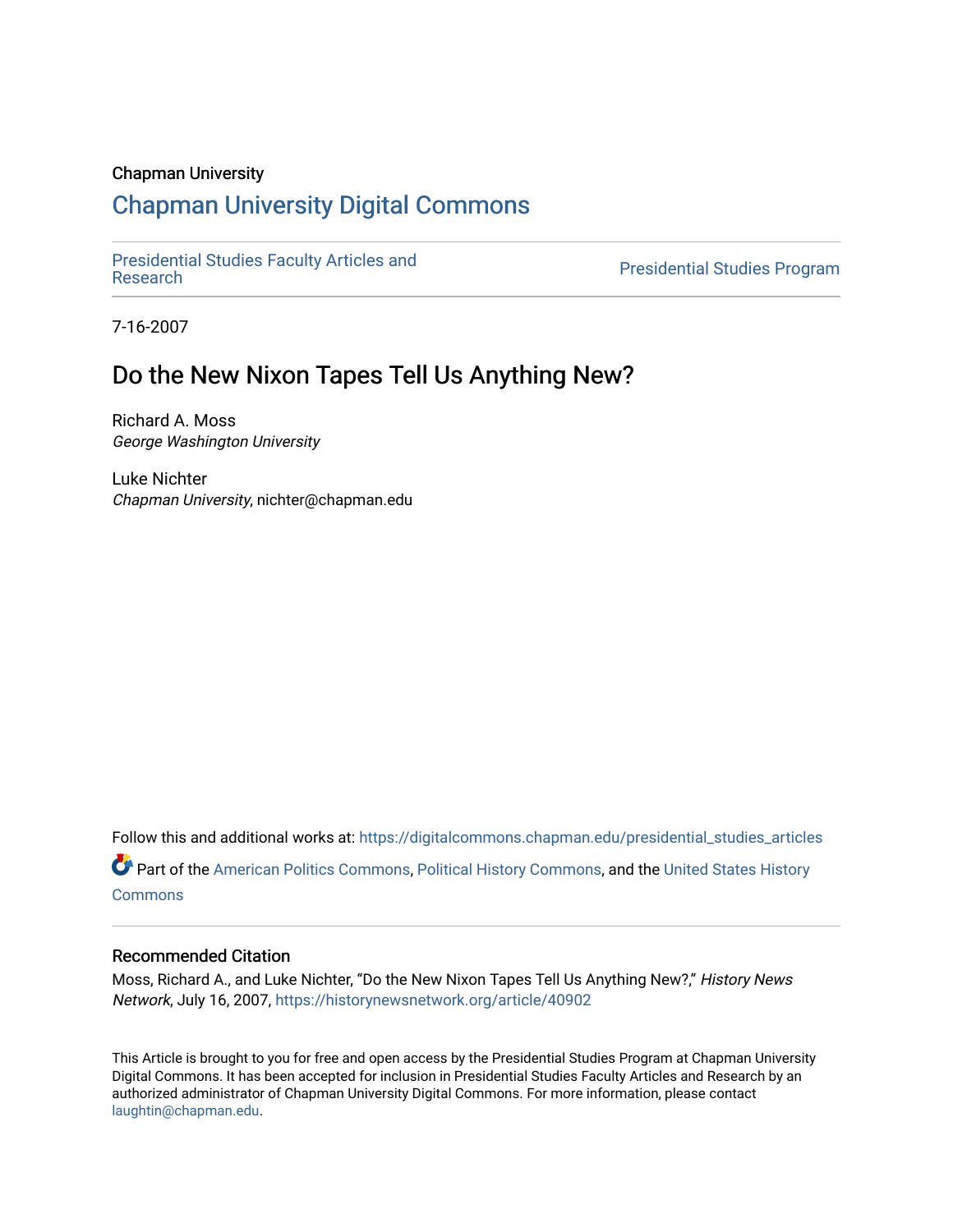## Do the New Nixon Tapes Tell Us Anything New?

### **Comments**

This article was originally published on [History News Network](https://historynewsnetwork.org/article/40902).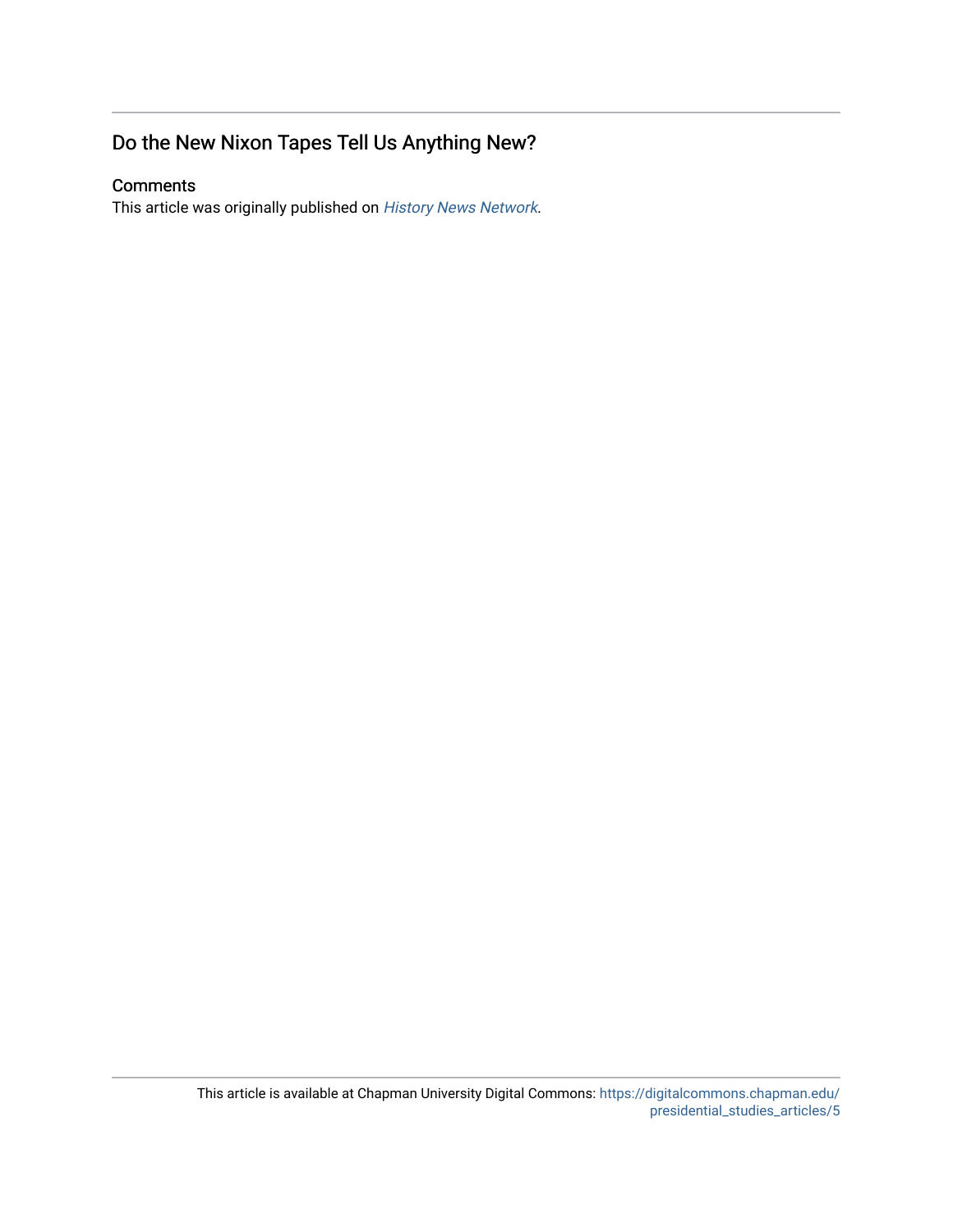# **Do the New Nixon Tapes Tell Us Anything New?**

#### [Historians/History](https://historynewsnetwork.org/article/category/2)

by Richard A. Moss and Luke Nichter

Mr. Moss is a Ph.D candidate in History from George Washington University. Mr. Nichter is a Ph.D candidate from Bowling Green State University. They are currently working on a book about the Nixon tapes, and post the transcripts of Nixon tape conversations, included this newest release, at [nixontapes.org.](http://nixontapes.org/)

The Richard M. Nixon Presidential Library—now officially integrated into the National Archives and Records Administration (NARA)—and its director, Dr. Timothy Naftali, should be commended for the release of Nixon tapes that occurred on July 11, 2007. The release, totaling 165 conversations recorded between November 3 and November 19, 1972, was both symbolic and substantive.

The release was symbolic, coming as it did on the first day of the Library's new federal status, and it was substantive, as these tapes shed light on issues such as the Vietnam negotiations breakthrough, the Nixon administration's second term staff reorganization plans, and as the only presidential recordings to preserve the president's and his closest adviser's thoughts during a presidential election. Although the release comprises only 11 1/2 hours out of a total of 3,700 hours of Nixon tapes recorded between 1971 and 1973, there are numerous gems for scholars and curious listeners alike.

The release represents the first—and perhaps only—time tapes comprehensively document a presidential election. The election coverage on the new tapes can be split into three parts: Nixon's phone calls from the White House Lincoln Sitting Room as the early November 7, 1972 election night returns came in; then, late night phone calls and meetings in his Executive Office Building (EOB) hideaway office as the West coast returns were announced; and finally, meetings and phone calls in the Oval Office the next morning on final vote tallies from around the country.

The man President Nixon turned to for the latest election results was Counsel to the President, Chuck Colson. Colson was the first adviser to speak of a "landslide" Nixon victory, even before polls were closed on the West coast. After Nixon gave his thank you speech at the Shoreham Hotel, he returned to his EOB office with only Colson and Chief of Staff Bob Haldeman to monitor the late returns. That was when victory set in for the president, who at one point whooped "we're in!" That, of course, called for a celebration, so Nixon ordered up a celebratory meal of fried eggs, bacon, and toast for three, shortly after 2:00 am from a surprised White House Mess. However, victory did not mean the end of all hard feelings. After Nixon's opponent, Senator George McGovern, conceded, Nixon remarked, "you know, this fella' to the last was a prick." In another election night conversation, Nixon commented that McGovern "doesn't know his ass from first base."